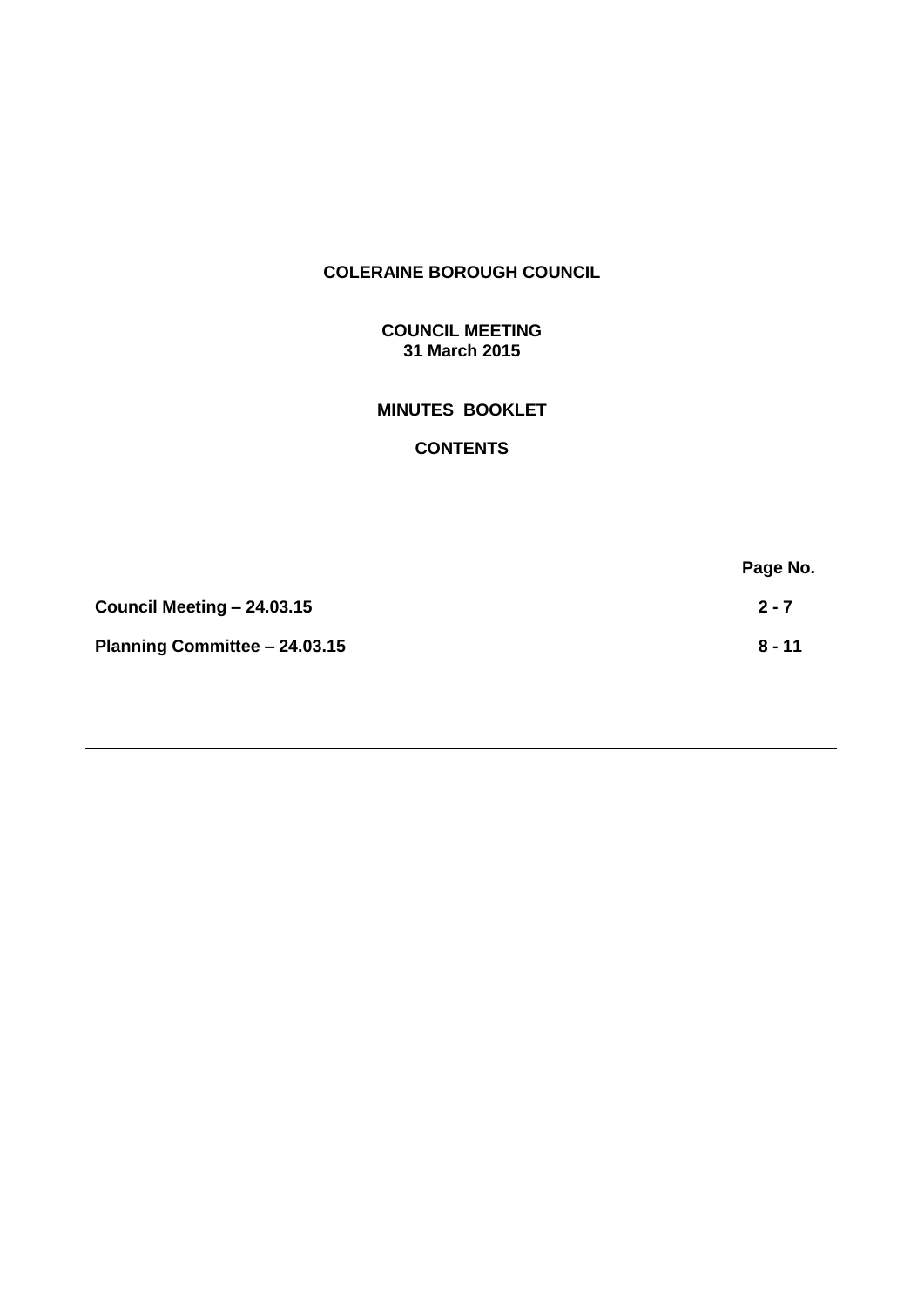| <b>Meeting</b> | <b>Council</b>                                                                                                                                                                                                                                                      |
|----------------|---------------------------------------------------------------------------------------------------------------------------------------------------------------------------------------------------------------------------------------------------------------------|
| Date and Time  | 24 March 2015 at 8.15pm                                                                                                                                                                                                                                             |
| Location       | Council Chamber, Cloonavin                                                                                                                                                                                                                                          |
| <b>Chair</b>   | The Mayor, Councillor G Duddy                                                                                                                                                                                                                                       |
| <b>Present</b> | The Deputy Mayor, Councillor Y Boyle<br>Aldermen S Cole, W Creelman, P Fielding, M Hickey and N Hillis<br>Councillors C Alexander, C Archibald, T Clarke, T Craig,<br>M Fielding, B Fitzpatrick, D Harding, W King, R Loftus, S Quigley<br>and C Sugden (Item 14.2) |
| In Attendance  | Town Clerk and Chief Executive, Corporate Director of Leisure and<br>Development, Interim Corporate Director of Environmental<br>Services, Head of Estates and Facilities and Administrative<br>Assistant                                                           |

# **1 APOLOGIES**

Apologies were recorded for Councillors Barbour, Holmes, Knight-McQuillan and McCandless.

#### **2 CHAIR'S BUSINESS**

#### **2.1 Sympathy**

The Mayor expressed sympathy to the Chief Executive on the recent death of his mother-in-law and asked him to convey condolences to Mrs Doherty.

The Chief Executive thanked The Mayor for his kind words.

#### **3 DECLARATIONS OF INTEREST**

There were no Declarations of Interest recorded.

#### **4 PRESENTATION - AWARE DEFEAT DEPRESSION**

The Mayor welcomed Ms Teresa Sloan, Fundraising and PR Director, from Aware Defeat Depression, who was in attendance to highlight the work of the Group.

Aware Defeat Depression was established in 1996 and had now twenty staff between two branches in Londonderry and Belfast.

Ms Sloan outlined the services provided in the area which included:

- Support Group in Coleraine which met  $1<sup>st</sup>/3<sup>rd</sup>$  Tuesday each month in the Lodge Hotel
- Education and Training Programmes in various locations

Ms Sloan answered various Members' questions.

The Mayor and Members thanked and commended Ms Sloan on the sterling work provided by the Group in schools and the community.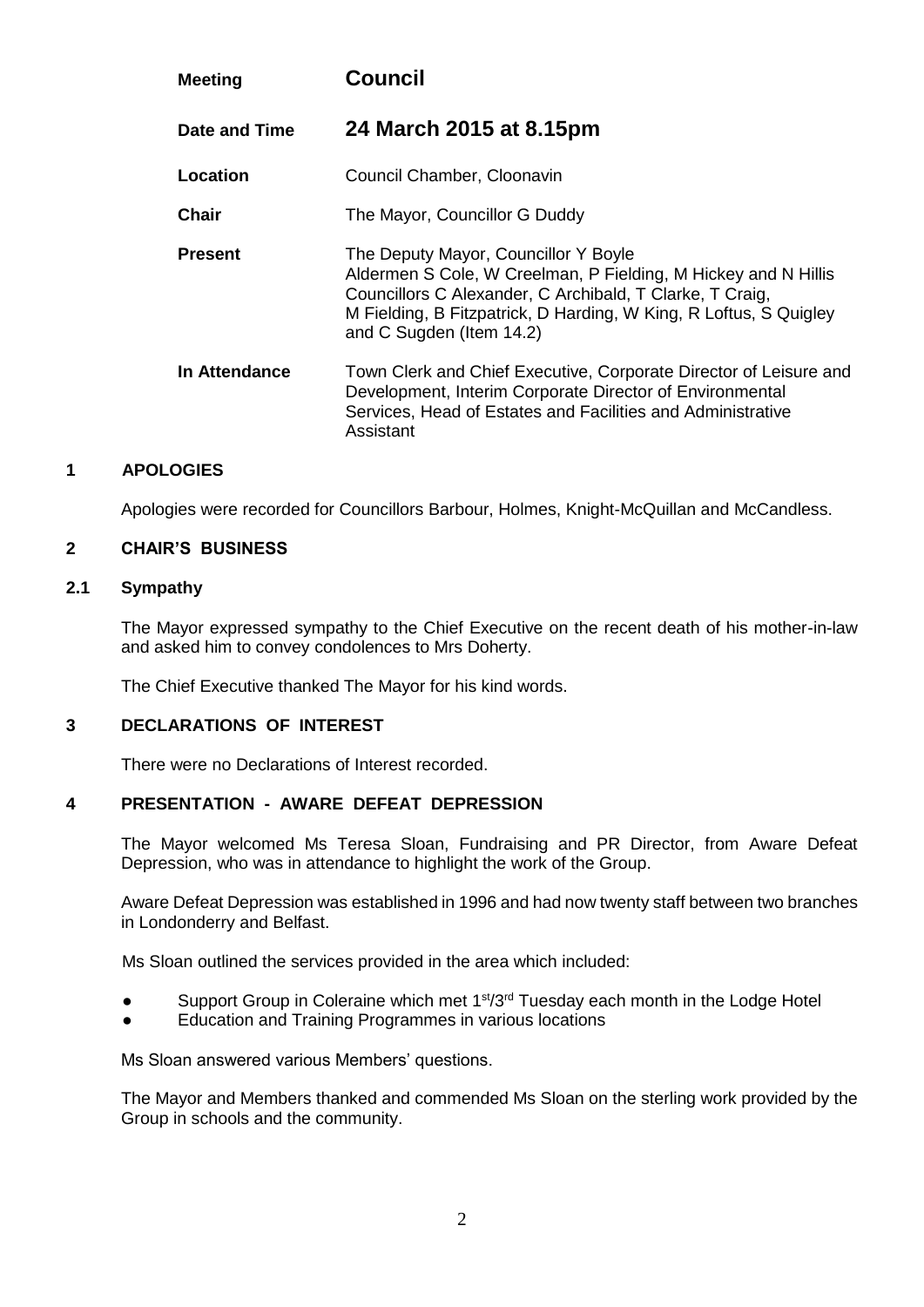# **5 'IN COMMITTEE'**

**Agreed:** On the proposal of Councillor Fitzpatrick and seconded by Alderman Fielding that a number of items be taken 'In Committee' at the end of the Meeting.

# **6 MINUTES**

The Minutes of the Council Meeting of 24 February 2015 were confirmed and signed.

# **7 COMMITTEE REPORT**

#### **7.1 Planning Committee**

The Minutes of the Planning Committee Meeting of 24 February 2015 were proposed by the Chair, Councillor King, seconded by Councillor Loftus and agreed.

# **8 ENVIRONMENTAL SERVICES REPORT**

Consideration was given to the Environmental Services Report (previously supplied).

# **8.1 Entertainment Licences**

# **8.1.1 The Ramada Hotel, 73 Main Street, Portrush**

An application for transfer of an Entertainment Licence was considered for:

The Northern Portrush Hotel Ltd – The Ramada Hotel, 73 Main Street, Portrush Monday – Saturday 11.30am - 1.00am Sunday 12.30pm – midnight

**Agreed:** That the transfer of Licence be granted subject to compliance with any recommendations of the Council's licensing department inclusive of the following special conditions:

- 1) No representations
- 2) No objections from PSNI
- 3) All requirements as contained within Nightsafe Coleraine Code of Best Practice 2012
- 4) All Door Supervisors employed must be licensed with a scheme recognised by Coleraine Borough Council

# **8.1.2 Marquee at North West 200, The Pits Area Ballyreagh Road, Portstewart**

An application for grant of an occasional Entertainment Licence was considered for:

● Mr Jonathan Gates – Marquee at North West 200 Monday – Saturday/Sunday morning 11.30am – 1.00am 11 – 16 May 2015

**Agreed:** That the grant of Licence be approved subject to compliance with any recommendations of the Council's licensing department inclusive of the following special conditions:

- 1) No representations
- 2) No objections from PSNI or NI Fire and Rescue Service
- 3) All requirements as contained within Nightsafe Coleraine Code of Best Practice 2012
- 4) All Door Supervisors employed must be licensed with a scheme recognised by Coleraine Borough Council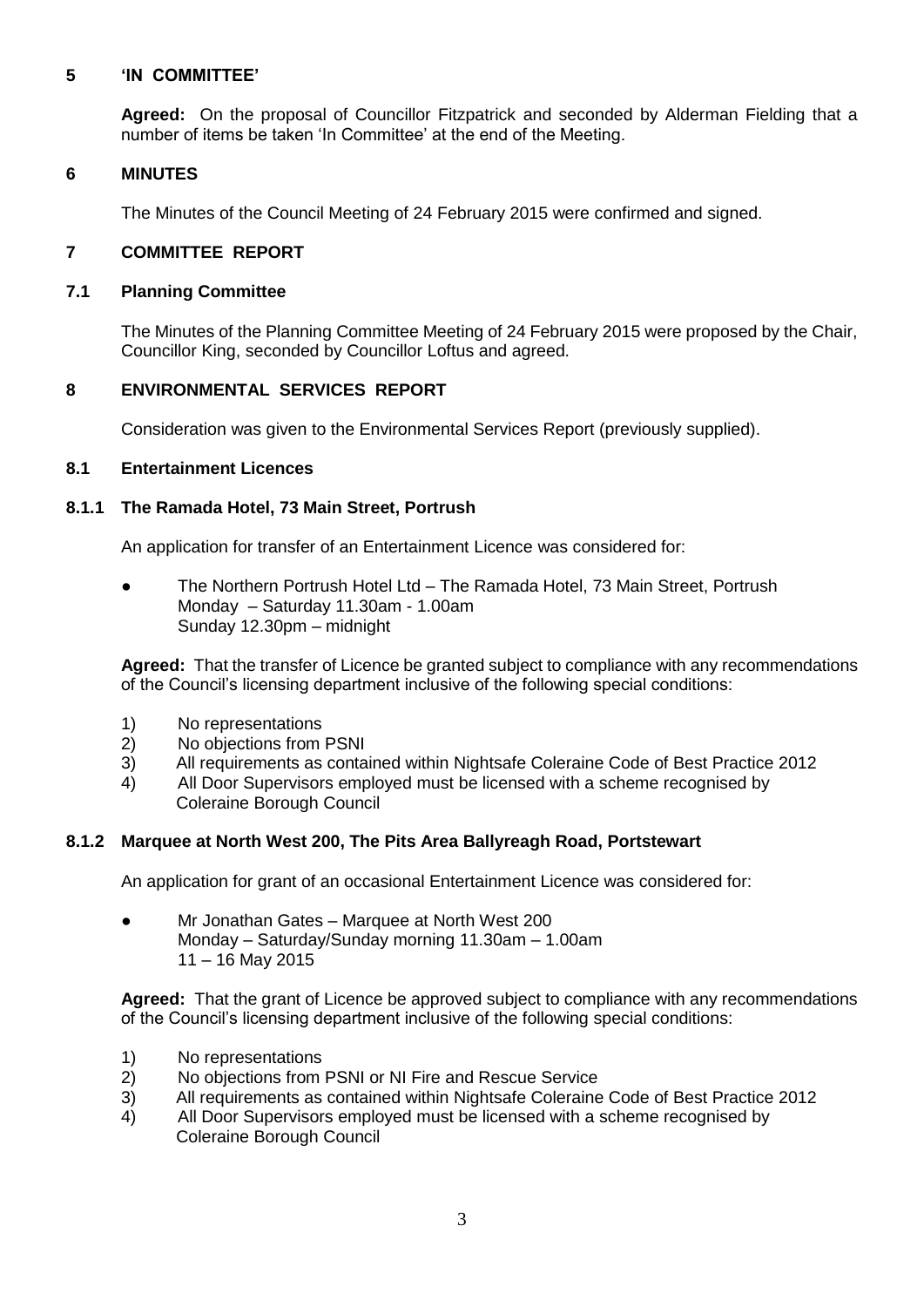# **8.1.3 Courtney's Circus, Movie House, 1 Riverside Park, Coleraine**

An application for grant of an Entertainment Licence was considered for:

Mr Wayne Courtney – Courtney's Circus, Movie House, 1 Riverside Park, **Coleraine** Wednesday – Friday 4pm – 9pm Saturday – Monday 1pm – 7pm From 1 - 6 April 2015

**Agreed:** That the grant of Licence be approved subject to compliance with any recommendations of the Council's licensing department inclusive of the following conditions:

- 1) No representations
- 2) No objections from PSNI or NI Fire and Rescue Service
- 3) All requirements as contained within Nightsafe Coleraine Code of Best Practice 2012
- 4) All Door Supervisors employed must be licensed with a scheme recognised by Coleraine Borough Council

#### **9 Leisure and Development Services Report**

Consideration was given to the Leisure and Development Services Report (previously supplied).

#### **9.1 Coleraine PCSP Annual Report**

Reported that as a result of the obligations contained within the Justice Act (NI) 2011 and in light of the reconstitution of PCPSs in line with local government reform the Annual Report for Coleraine Policing and Community Safety Partnerships for the period April – December 2014 was presented for information (Appendix 1 of the Report).

#### **10 CHIEF EXECUTIVE'S REPORT**

Consideration was given to the Chief Executive's Report (previously supplied).

#### **10.1 Annual Governance Statement**

The Chief Executive advised Members that each year Council was required to include an Annual Governance Statement in its Annual Report and Accounts. The Annual Governance Statement had always been approved by Council's Audit and Risk Committee in June and signed by the Chief Executive and the Chair of the Committee. As Coleraine Borough Council would cease to exist as a legal entity on 31 March 2015 it was considered appropriate to obtain approval through Council.

Consideration was given to the proposed 2012/2015 Annual Governance Statement as detailed at Appendix 1 of the Report and the Chief Executive highlighted the key elements contained therein.

**Agreed:** That Council approve the proposed changes to the 2014/2015 Annual Governance Statement and authorise the Chief Executive and Mayor to sign the Statement on behalf of Coleraine Borough Council.

#### **10.2 DCAL Strategic Intervention Funding**

The Chief Executive advised Members that following confirmation of funding from the Department of Culture, Arts and Leisure (DCAL) for £100,000 the procurement process was commenced.

Two tender submissions had been received with one tender progressing to Part 2 of the process as follows: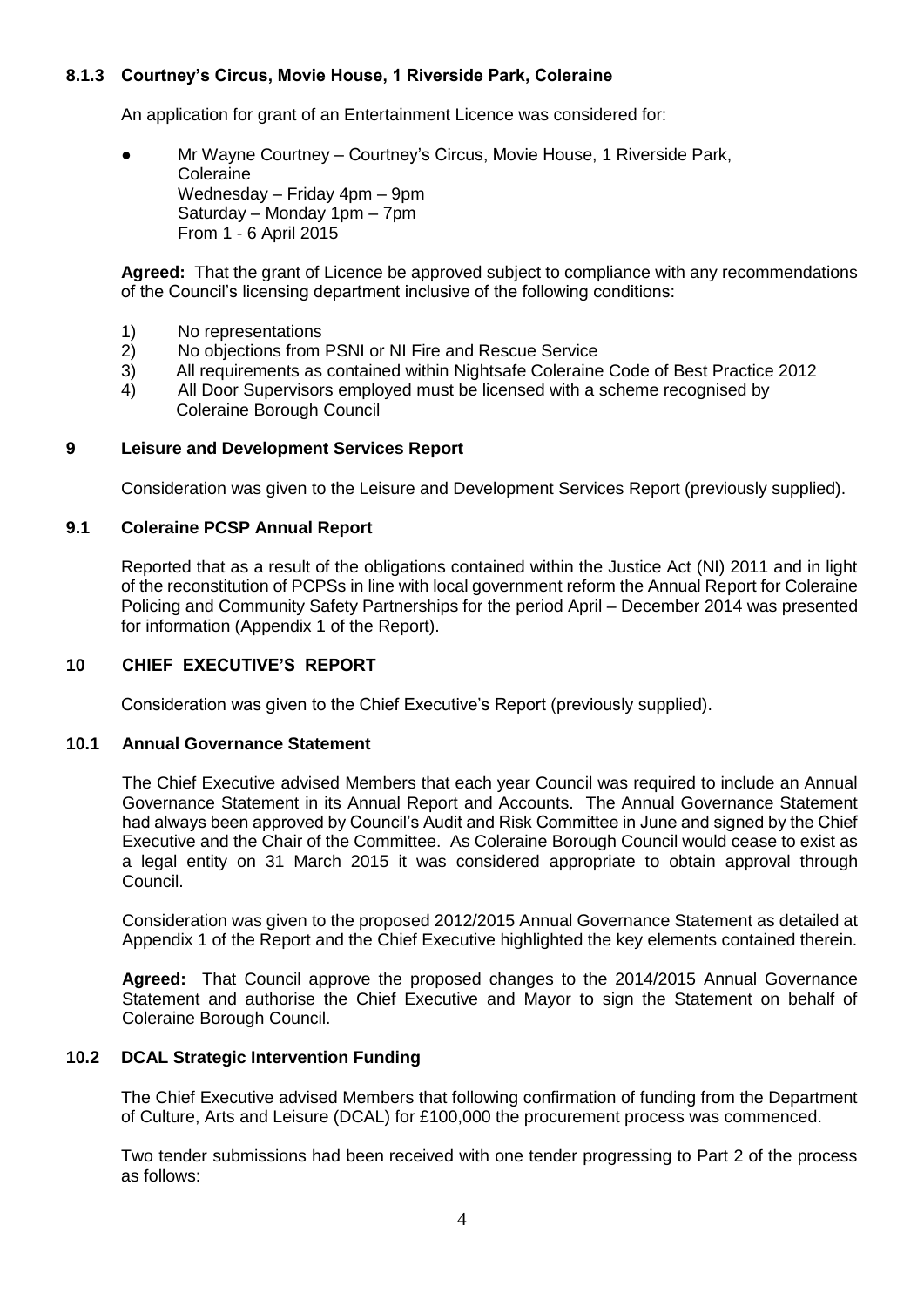#### **CONTRACTOR LUMP SUM COST**

#### Wackiki Event Production Solutions **E120,212.74**

 The submission from the preferred contractor was for a higher amount of money than the available funding from DCAL. There were a number of options available to Council as follows:

| <b>Option</b>                          | Cost        | <b>Details</b>                              |
|----------------------------------------|-------------|---------------------------------------------|
| Option 1 (Preferred Option) -          | £103,104.27 | <b>Includes</b> all elements of trailer and |
| <b>Purchase Essential Requirements</b> |             | generator and lighting options.             |
| plus some additional Desirable         |             | <b>Excludes</b> sound option.               |
| Requirements                           |             |                                             |
| <b>Option 2 - Purchase Essential</b>   | £107,265.07 | <b>Includes</b> all elements of trailer and |
| Requirements plus some                 |             | sound option.                               |
| additional Desirable                   |             | <b>Excludes</b> generator and lighting      |
| Requirements                           |             | options.                                    |
| <b>Option 3 - Purchase Essential</b>   | £120,212.74 | Includes all elements of trailer,           |
| Requirements plus all Desirable        |             | generator, lighting and sound               |
| Requirements                           |             |                                             |

**Agreed:** On the proposal of Councillor Harding and seconded by Councillor Fitzpatrick that Council accept the preferred option (Option 1) to proceed to contract.

#### **10.3 Assignment of VAT/Landfill Claims – Coleraine Borough Council to Causeway Coast and Glens District Council**

Reported that in order to ensure that any rights of action/claims were assigned to the successor body (Causeway Coast and Glens District Council), a Notice of Assignment Deed was required to be signed by the Mayor of Coleraine Borough Council and the Presiding Councillor of Causeway Coast and Glens District Council. Noted.

# **10.4 Northern Ireland Audit Office (NIAO) Audit Strategy**

Reported that the NIAO Audit Strategy for the audit of Coleraine Borough Council's Statement of Accounts for the year ended 31 March 2015 was provided (Appendix 2 of the Report) for Members' information.

# **11 CORRESPONDENCE**

Members noted the following correspondence (previously supplied):

- Letter dated 3 March 2015 from Post Office Ltd re Portrush Post Office
- Letter dated 10 March 2015 from NILGA re Local Government Recognition Brochure
- Forecast of Events
- **Consultation Documents**

# **11.1 Council Meeting – 31 March 2015**

The Chief Executive advised Members that the final Council Meeting would be held on 31 March 2015 at 6pm followed by official photographs and reception in the Liz Johnston Suite.

# **12 DOCUMENTS FOR SEALING**

**Resolved:** That the following documents be sealed: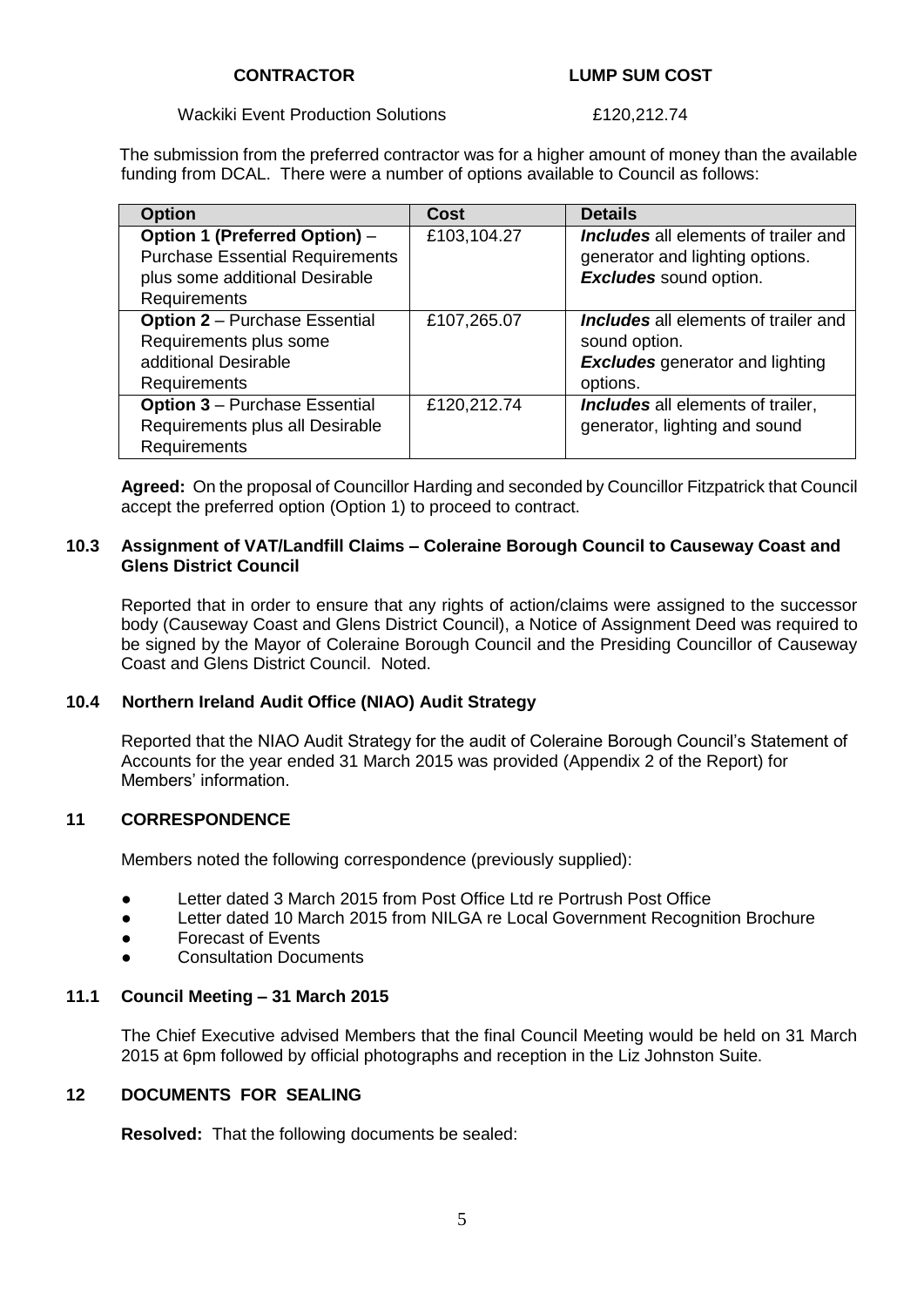| 1              | Lease<br>(in duplicate)                        | Coleraine Borough Council and George<br>Nelson - Shop Unit at South Pier,<br><b>Portrush</b>                                             |
|----------------|------------------------------------------------|------------------------------------------------------------------------------------------------------------------------------------------|
| $\overline{2}$ | <b>Novation Agreement</b><br>(in triplicate)   | Coleraine Borough Council and<br>Causeway Coast & Glens and Invest NI<br>- 1 March 2015                                                  |
| 3              | <b>Notice of Assignment Deed</b>               | Coleraine Borough Council and<br>Causeway Coast & Glens - Assignment<br>of VAT on Landfill Claims                                        |
| 4              | <b>Supplemental Lease</b><br>(in duplicate)    | Coleraine Borough Council to Messrs<br>Fletcher & Witherow - Portion of Land<br>for Siting of Oil Tanks at Tides<br>Restaurant, Portrush |
|                |                                                | <b>NILGA Superannuation Committee &amp;</b><br>CBC - Transfer of Liabilities                                                             |
| 5              | <b>Apportionment Deed</b><br>(x6)              | Coleraine Borough Council and<br>Fletcher's Bistro Ltd - Causeway Street,                                                                |
| 6              | Deed for Release and Waiver<br>(in triplicate) | Portrush                                                                                                                                 |
| 7              | <b>Lease Variation</b><br>(in triplicate)      | Coleraine Borough Council and<br>Fletcher's Bistro Ltd - Causeway Street,<br>Portrush                                                    |
|                |                                                | Coleraine Borough Council and                                                                                                            |
| 8              | Licence Agreement<br>(in triplicate)           | Fletcher's Bistro Ltd - For Gas Tanks at<br>Area of Ground at Causeway Street,<br>Portrush                                               |
|                |                                                | Grant of Right of Burial - Deeds<br>Register Nos 4210 - 4222 inclusive:                                                                  |
| 9              | <b>Cemetery Titles</b>                         | Agherton<br>2<br>3<br>Ballywillan<br>Coleraine<br>4<br>$\overline{2}$<br>Kilrea<br>$\overline{2}$<br>Portstewart                         |

# **13 ANY OTHER NOTIFIED BUSINESS**

There was no other notified business.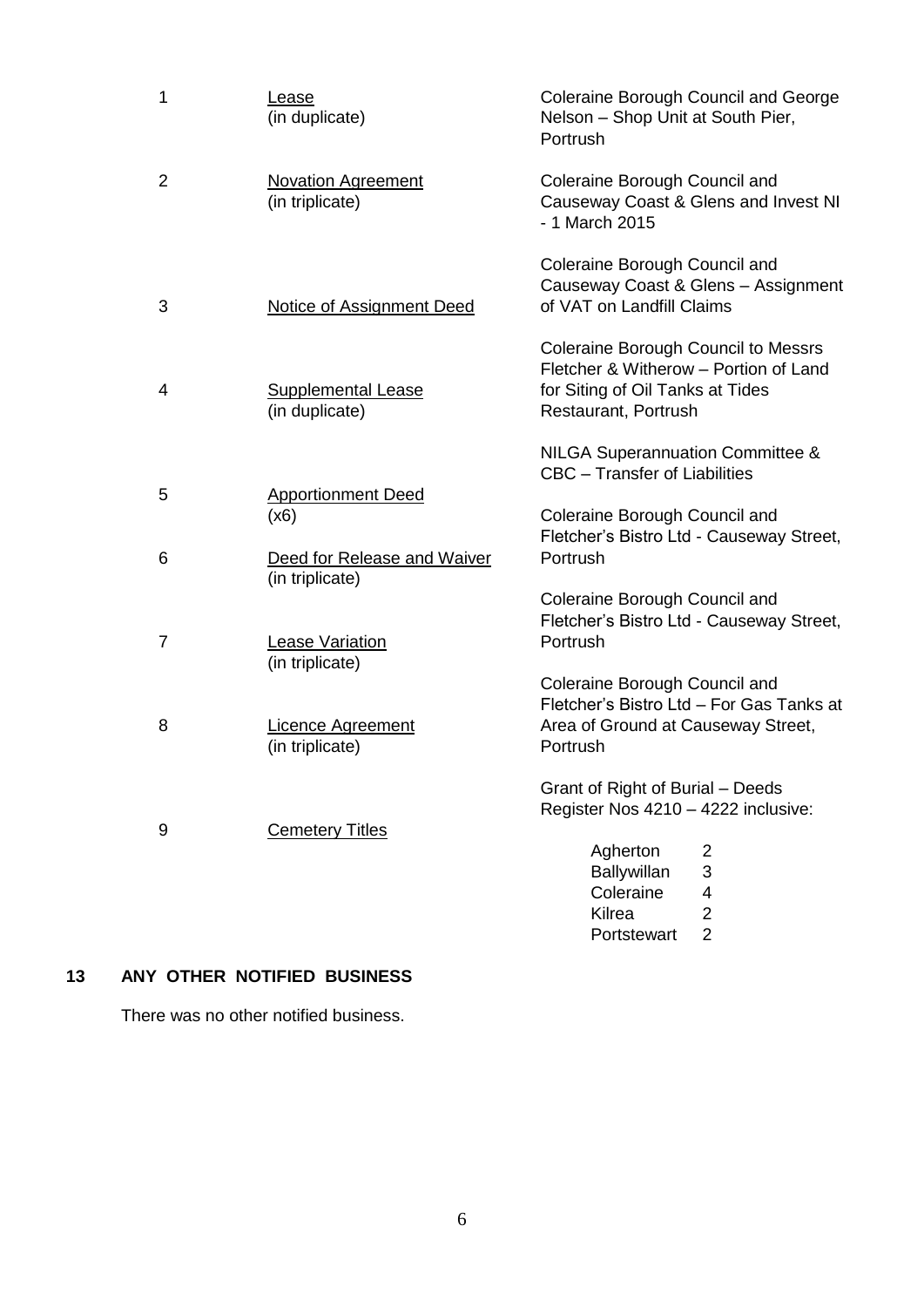| <b>Meeting</b> | <b>Planning Committee</b>                                                                                                                                                                                                                                                                                |  |
|----------------|----------------------------------------------------------------------------------------------------------------------------------------------------------------------------------------------------------------------------------------------------------------------------------------------------------|--|
| Date and Time  | 24 March 2015 at 7pm                                                                                                                                                                                                                                                                                     |  |
| Location       | Council Chamber, Cloonavin                                                                                                                                                                                                                                                                               |  |
| <b>Chair</b>   | Councillor W King                                                                                                                                                                                                                                                                                        |  |
| <b>Present</b> | The Mayor, Councillor G Duddy<br>The Deputy Mayor, Councillor Y Boyle<br>Aldermen S Cole, W Creelman, P Fielding, M Hickey and N Hillis<br>Councillors C Alexander, C Archibald, T Clarke, T Craig, M Fielding,<br>B Fitzpatrick, D Harding, M Knight-McQuillan (Items 1-5.2),<br>R Loftus and S Quigley |  |
| In attendance  | Mr S Mathers - Planning Service, Town Clerk and Chief Executive,<br>Democratic Services Manager and Administrative Assistant                                                                                                                                                                             |  |

# **1 APOLOGIES**

Apologies were recorded from Councillors Barbour, Holmes, McCandless and Sugden.

# **2 WELCOME**

The Chair welcomed everyone to the Meeting including visitors in the Public Gallery.

# **3 DECLARATIONS OF INTEREST**

Councillor Harding declared an interest in Application C/2014/0486/F as a Member of Royal Portrush Golf Club.

# **4 PLANNING SYSTEM - CAUSEWAY COAST AND GLENS DISTRICT COUNCIL**

As this was the last Planning Committee Meeting of Coleraine Borough Council Mr Mathers explained how deferred applications would be taken forward.

He explained that office meetings would be held in the Planning Office and that only one meeting would be afforded to applicants/objectors. Members were advised also that the applications would then be decided by Planning Officers unless they met the criteria for referral back to Causeway Coast and Glens Planning Committee.

# **5 PLANNING CONSULTATION**

A list of twenty-two applications was presented for consideration (previously supplied).

# **5.1 Applications Deferred from Previous Meeting**

**Application D1 C/2014/0213/O** Proposed site of replacement dwelling and garage 425m north of No 151 Craigmore Road, Ringsend for Mr C Mullan.

The opinion of the Planning Service was to refuse.

**Agreed:** On the proposal of Councillor Loftus and seconded by Alderman Hickey, five Members voting in favour and no one voting against, that in the event of an appeal Council support an approval.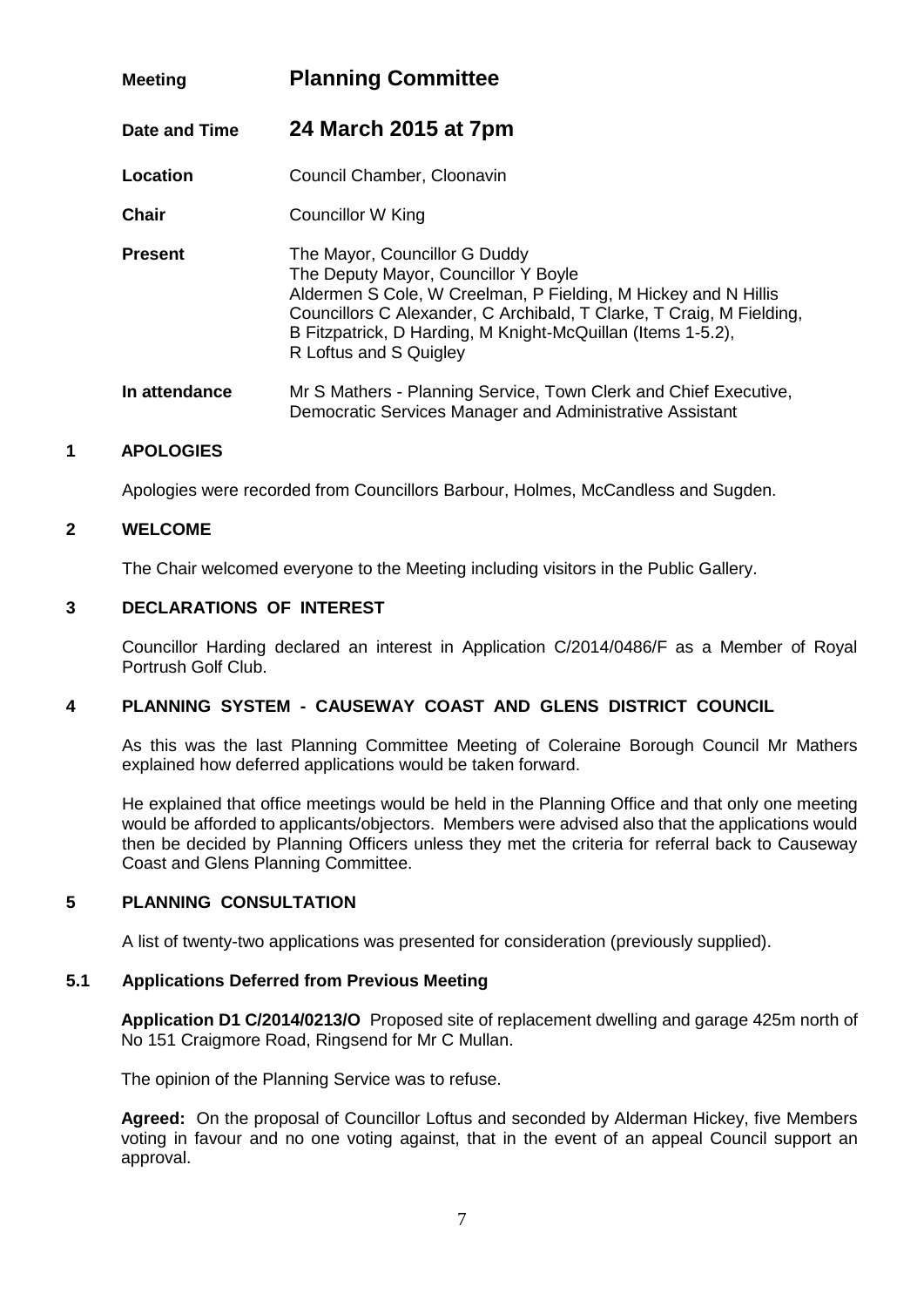**Application D2 C/2014/0359/O** Farm dwelling and detached garage approximately 70m south east of 24 Ballymacrea Road, Portrush for Mr G Henry.

The opinion of Planning Service was to approve.

**Agreed:** That the application be approved.

**Application D3 C/2014/0371/O** Proposed site for off-site replacement dwelling and detached garage approximately 470m south of 138 Cloyfin Road, Coleraine for Mr and Mrs R McAllister.

The opinion of Planning Service was to refuse.

**Agreed:** That the application be refused.

**Application D4 C/2014/0420** 5.9 x 1.77m canvas banner sign mounted on fence at Knockantern Filling Station, 40 Newbridge Road, Coleraine for Mr M Bell.

The opinion of the Planning Service was to refuse.

**Agreed:** That the application be refused.

#### **5.2 New Applications**

Mr Mathers enlarged on the new applications listed on the planning schedule and the recommendations were accepted subject to the following:

**Application No C/2014/0171/F** Proposed alterations to approved site layout and private streets determination – C/2007/0522/F and C/2011/0539/F, incorporating change of house types for 13 no dwellings at 93 and 95 Strand Road, Coleraine (Site Nos 29, 34-39, 44-49) for Northbrook Business Park Ltd.

The opinion of the Planning Service was to refuse.

**Agreed:** On the proposal of Councillor Alexander and seconded by Councillor Quigley that the application be deferred for one month to facilitate an office meeting on the grounds that all material planning considerations had not been assessed.

**Application No C/2014/0407/F** PVC windows, doors, fascias, soffits, rainwater goods, rear back door/staircase, provision of window and balcony (amended drawings No 01c and 02a received 27 January 2015) at 9 Millbank Avenue, Portstewart for Mr and Mrs B Morrow.

The opinion of the Planning Service was to approve.

**Agreed:** On the proposal of Councillor Fielding and seconded by Alderman Cole that the application be deferred for one month to facilitate an office meeting on the grounds that all material planning considerations had not been assessed.

**Application No C/2014/0416/F** A single 250kw wind turbine with a tower height of 30m and a blade length of 16.5m 313m north of 88 Ballyrashane Road, Coleraine for Mr and Mrs McClure.

The opinion of the Planning Service was to refuse.

**Agreed:** On the proposal of The Mayor and seconded by Councillor Craig that the application be deferred to the end of July to facilitate a survey to be carried out in relation to the impact of the proposed development on bats.

**Application C/2014/0431/F** Proposed first floor balcony to front of dwelling at 15A Ballygelagh Village, Portstewart for Mr R Nicholl.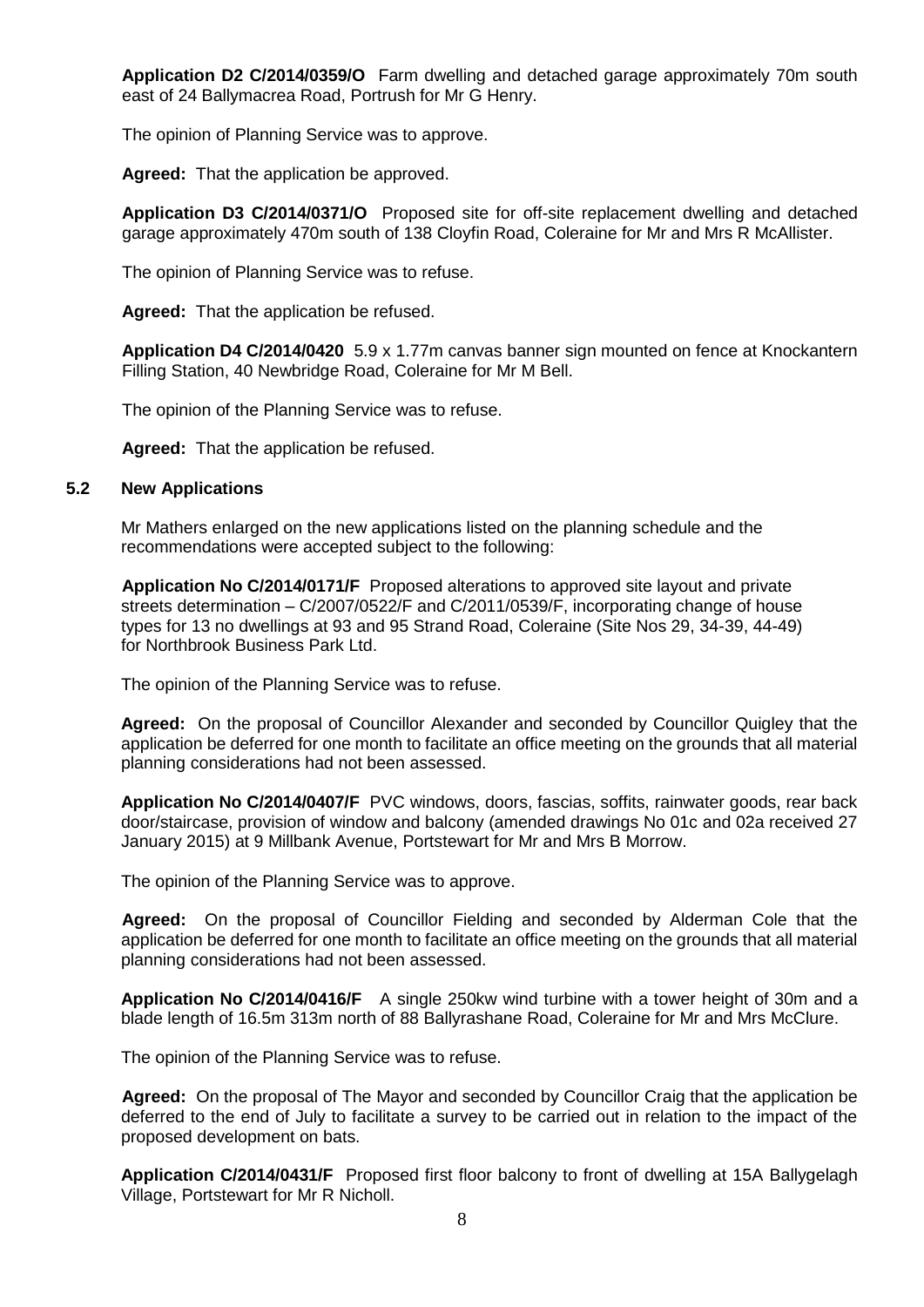The opinion of the Planning Service was to refuse.

**Agreed:** On the proposal of Councillor Alexander and seconded by Alderman Hickey that the application be deferred for one month to facilitate an office meeting on the grounds that all material planning considerations had not been assessed.

**Application C/2014/0434/F** Proposed increase in height to existing rear boundary wall of existing dwelling at 4 O'Hara Drive, Portstewart for Ms B Keatley.

The opinion of the Planning Service was to approve.

**Agreed:** On the proposal of Alderman Hickey and seconded by Councillor Quigley that the application be deferred for one month to facilitate an office meeting on the grounds that all material planning considerations had not been assessed.

**Application C/2014/0444/F** Proposed alterations and extensions to provide additional sleeping and living accommodation, garage and balcony area at 10 Prospect Avenue, Portstewart for Old Quarry.

The opinion of the Planning Service was to refuse.

**Agreed:** On the proposal of Councillor Loftus and seconded by Alderman Hickey that the application be held for two weeks to facilitate the consideration of amended proposals and neighbour re-notification.

**Application C/2014/0456/F** A single 250kw wind turbine with a tower height of 40m and a blade length of 19.5m approximately 445m south west of 140 Castleroe Road, Coleraine for Mr McWilliams.

The opinion of the Planning Service was to refuse.

**Agreed:** On the proposal of The Mayor and seconded by Councillor Loftus that the application be held for one month to facilitate the provision of additional information.

**Application C/2014/0486/F** Proposed modifications to Royal Portrush Golf Club to include new holes on its Dunluce, Valley and Skerries courses, adjustments to existing holes, new plant and machinery compound, new service road accesses, extension to existing service road network and associated infrastructure at Royal Portrush Golf Club and environs, Dunluce Road, Portrush for R and A Championships Ltd.

The opinion of the Planning Service was to approve.

**Agreed:** That Council support the opinion to approve and that Councillor Harding arrange a meeting between R and A Championships Ltd and the objector.

**Application C/2014/0488/F** Renewal of development as approved under planning permissions C/2008/0946/O and C/2012/0218/RM for proposed 21 bed boutique holel with associated facilities, car parking and landscaped amenity on lands appurtenant to Sweeneys Wine Bar, Bayhead Road, Portballintrae for Mr Sweeney.

The opinion of the Planning Service was to approve.

**Agreed:** On the proposal of Alderman Hickey and seconded by Councillor Quigley that the application be deferred for one month to facilitate an office meeting on the grounds that all material planning considerations had not been assessed.

Councillor Knight-McQuillan left the Meeting.